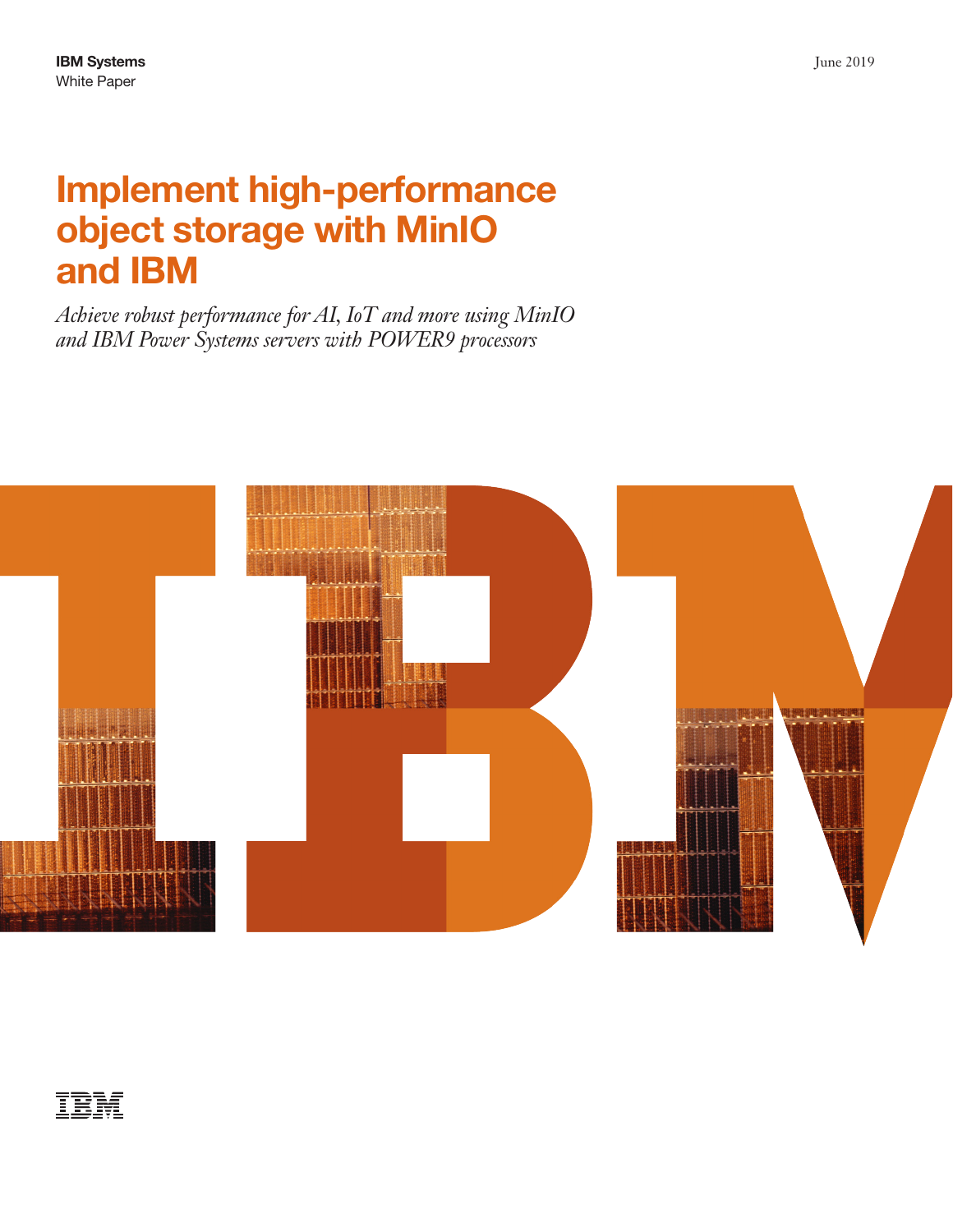# Executive summary

Object storage presents several important benefits for accommodating fast-growing volumes of unstructured data. With the right object storage solution and hardware infrastructure, organizations can also achieve the robust performance required for supporting computationally intensive workloads, including artificial intelligence (AI)/machine learning, Internet of Things (IoT), and big data analytics.

Recent benchmark testing shows that MinIO object storage running on IBM Power Systems servers with IBM POWER9 processors can deliver exceptional throughput performance up to 25 GB/s in aggregate for four servers—plus linear scalability as clusters grow. That level of performance enables organizations to unlock the full value of their data while also capitalizing on the scalability, accessibility, data protection, and cost-effectiveness of object storage.

# Launching data-intensive initiatives

Across industries, organizations are launching new technology initiatives that require them to store, access, and analyze large, fast-growing volumes of data. Whether they are implementing artificial intelligence (AI)/machine learning, capitalizing on Internet of Things (IoT) technology, or employing other big data solutions, these organizations might need to store and analyze tens—or hundreds—of petabytes of data.

Much of that data is unstructured. From multimedia files and text documents to web pages and log files, unstructured data can be difficult to query, making it challenging for organizations to work with all of the data they are collecting. Traditional hierarchical file storage systems and block storage are not the best fit for these unstructured data volumes.

Object storage offers an important alternative to file- and block-based storage for big data, as proven by organizations with hyperscale environments. Object storage provides the right combination of cost-effective scalability, data integrity, and accessibility that many organizations need.

It also offers the flexibility to disaggregate storage from compute resources, enabling organizations to optimize compute and storage for specific workflows. As a result, object storage is fast becoming the default storage option for these organizations.

Using the right hardware infrastructure, object storage can also provide a fundamentally different performance profile than other types of storage, enabling organizations to implement new use cases and launch more ambitious projects. High-performance object storage can support workloads ranging from training AI algorithms to analyzing IoT data. Running MinIO object storage with IBM Power Systems servers based on IBM POWER9 processors can deliver this level of performance, opening important opportunities for enterprises deploying workloads in private cloud or multicloud environments.

# Recognizing the advantages of object storage

For storing large, rapidly expanding volumes of unstructured data, object storage can present your organization with several advantages over more traditional file- or block-based storage.

## **Scalability**

Object storage is designed to scale. Instead of the nested files and folders used by hierarchical file systems, object storage uses a flat structure. That structure enables you to store billions of files without the complexity and performance issues that can develop as you scale hierarchical environments. Object storage also lets you scale incrementally: you can scale performance or capacity simply by adding racks of clusters.

#### Fast retrieval

With MinIO object storage, each object has metadata and uses the URL as a unique identifier. These tags and ID numbers help eliminate the need to know the exact location of data within the storage environment. Every object is accessible from anywhere through its unique URL—only standard IP routing and DNS mechanisms are required. The right object storage solution can also avoid the bottleneck of a centralized metadata server, storing the metadata alongside objects.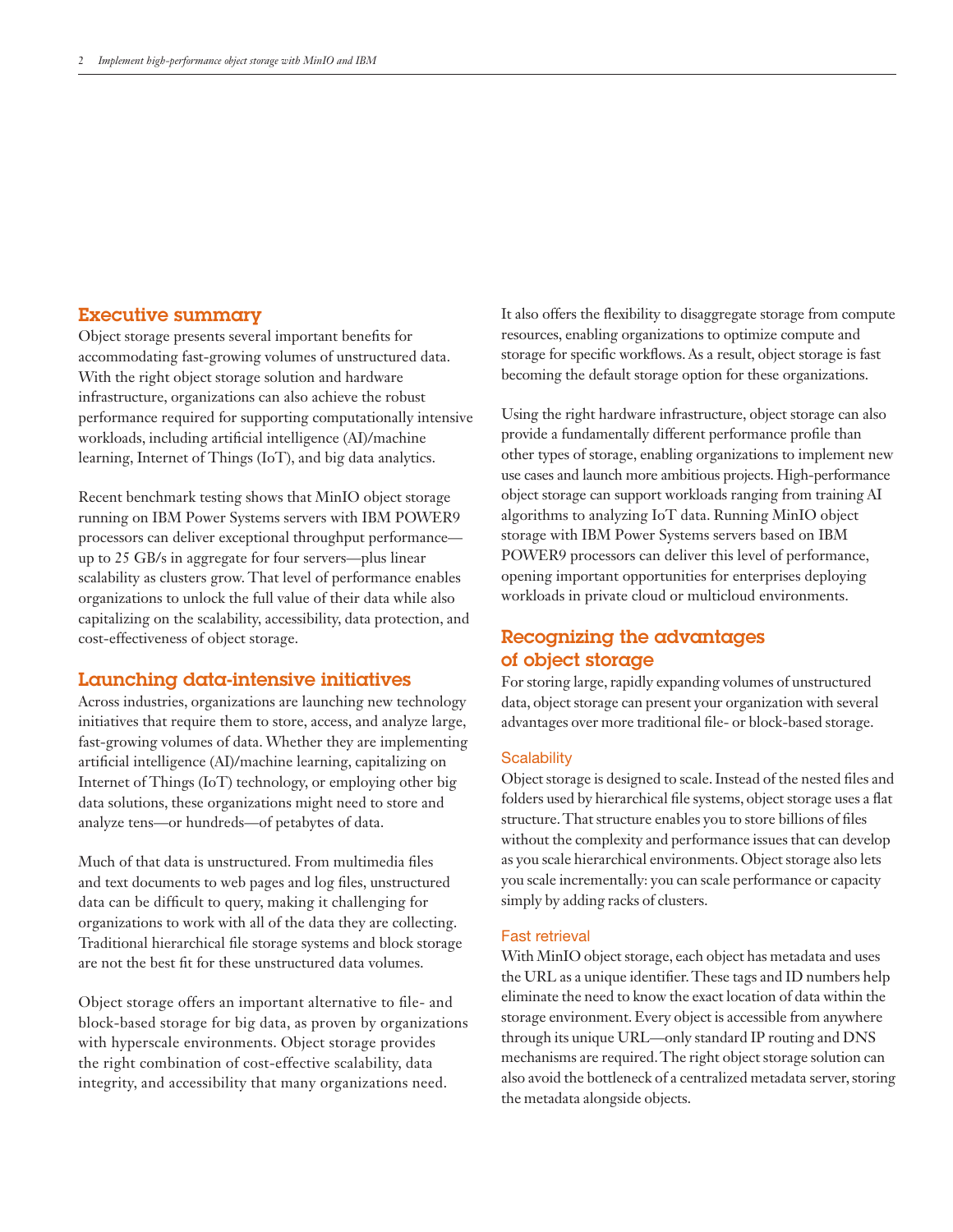#### Data protection and preservation

Object storage solutions protect and preserve data more efficiently than other types of storage architectures. By using data protection capabilities such as erasure coding, object storage can protect data using far less raw storage capacity than RAID-based architectures. Data protection capabilities can also help quickly repair problems on a per-object basis, instead of on a per-disk basis, helping to avoid data loss and to maintain high availability of data.

#### Cost-effectiveness

The ability of object storage to scale incrementally, without forklift upgrades, can help you control storage costs. In addition, object storage data protection capabilities help eliminate the need for numerous copies of files, reducing the raw storage capacity required to safeguard data and driving down capital expenditures.

# Unlocking the full value of data with high-performance object storage

Object storage has not always been used for high-performance workloads. In fact, some organizations employ object storage as a backup environment or a long-term disk-based archive.

Object storage does have advantages for these use cases. By storing objects along with metadata, object storage can make it easier for users to find and retrieve the files, media clips, or entire projects they need among millions or billions of files. At the same time, data protection capabilities can help securely preserve data over the long term.

Yet to maximize the value of data residing in object storage, you need to be able to consume it quickly. High-performance object storage solutions can help you extend the benefits of object storage to new use cases and extract more value from your stored data. If you can achieve sufficient throughput, you can use object storage for big data and IoT analytics, as well as AI/machine learning workloads.

Until recently, big data, IoT, and AI workloads often drove organizations to employ Hadoop Distributed File System (HDFS) storage. With HDFS, you bring the algorithm to the data. Each node computes a part of the algorithm using local storage and then sends the results back to a centralized server, where results are aggregated. This approach can work well for some algorithms, and it can offer scalability for large-scale collections of data.

However, object storage presents several advantages over HDFS. For example, object storage can provide greater flexibility for balancing compute and storage across your environment. Using high-speed networking with your object storage environment, you can consume your compute and storage resources in the optimal way for each particular workload.

Object storage also requires less capacity than HDFS to ensure data protection for the same amount of data. While HDFS stores multiple copies of each file, object storage can use data protection capabilities such as erasure coding to protect data more efficiently. Object storage also helps eliminate the risk of using a single master node, which can become a single point of failure. Overall, high-performance object storage provides a more efficient and reliable way to support data-intensive workloads than HDFS.

# Capitalizing on MinIO high-performance object storage with enterprise capabilities

MinIO high-performance distributed object storage is designed for large-scale data environments. It is a well-suited Amazon S3–compatible replacement for HDFS, especially when used for AI/machine learning, IoT, and other big data workloads.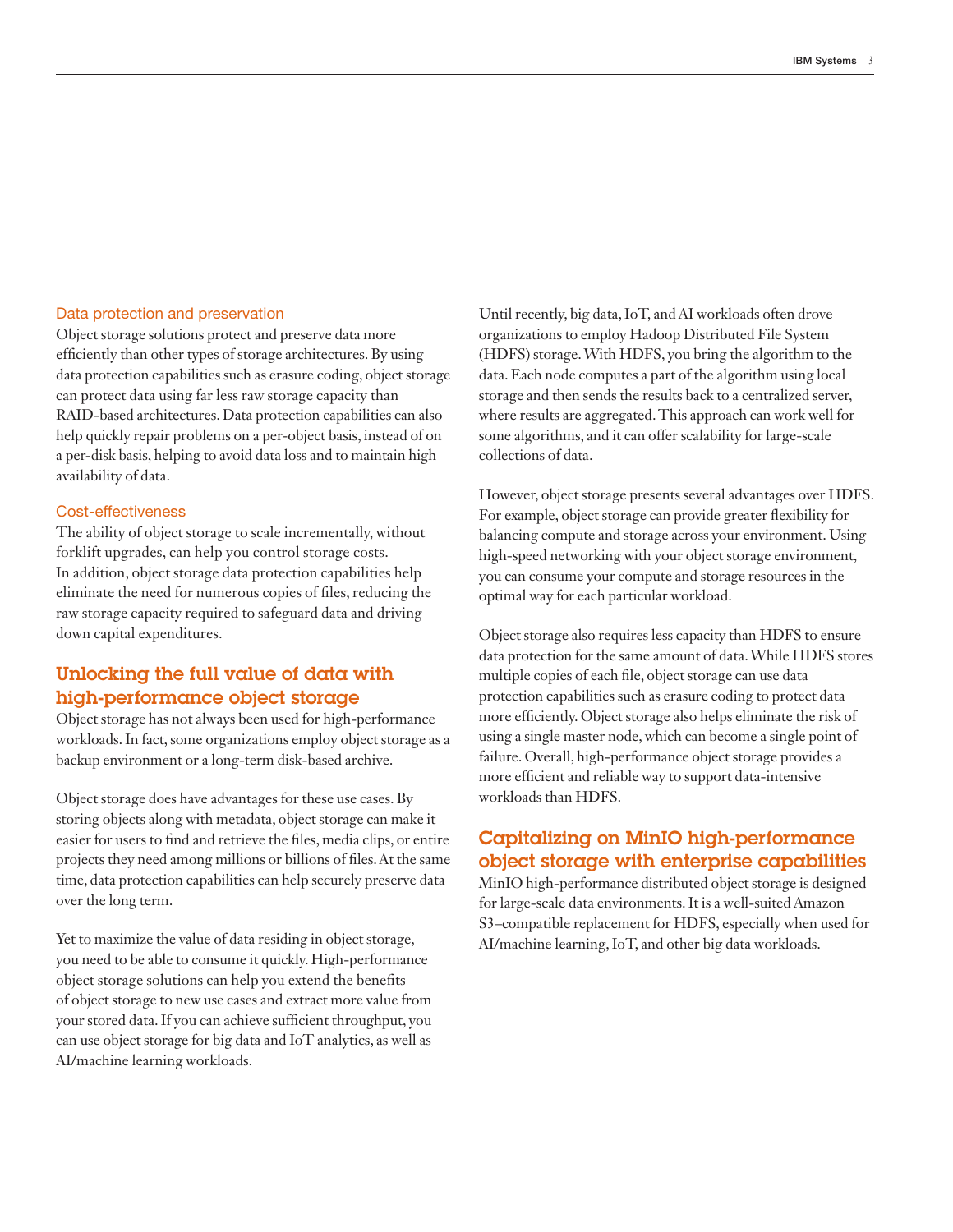MinIO object storage comprises a server, optional client, and optional software development kits (SDKs):

- MinIO Server is a distributed object storage server that includes an array of enterprise-grade capabilities.
- MinIO Client ("mc") is a modern alternative to UNIX commands that supports web-scale object storage deployments.
- MinIO Client SDKs include simple APIs for accessing any Amazon S3–compatible object storage.

MinIO is an open source solution that offers several enterprise capabilities for protecting data, maintaining data integrity, tightening security, and maximizing flexibility.

#### Data protection and integrity

Per-object, inline erasure coding protects against data loss and maintains availability of data—even if multiple drives or devices are lost. Bitrot protection avoids reading corrupted data caused by aging drives, firmware bugs, accidental overwrites, and other problems.

## **Security**

MinIO supports multiple, sophisticated server-side encryption schemes to protect data wherever it resides. MinIO Server encrypts each object with a unique object key. Even if an individual object is compromised, the same decryption key cannot be used with any other object. In addition, MinIO offers a write-once, read-many (WORM) mode, which disables all APIs that can potentially mutate the object data and metadata: once written, data becomes tamperproof.

Support for advanced standards in identity management creates centralized access with temporary and rotated passwords. Fine-grained, configurable access policies facilitate simple support of multitenant and multi-instance deployments.

## **Flexibility**

MinIO allows you to combine multiple data instances to form a unified global namespace. As a result, you can support geographically distributed users while accommodating a variety of applications from a single console. By using an Amazon S3 API, MinIO also gives you the flexibility to support multiple clouds—and incorporate existing storage—while ensuring that your view of data looks exactly the same.

# Achieving robust object storage performance with MinIO optimized for POWER9

IBM Power Systems servers based on POWER9 processors provide the high-performance infrastructure required by MinIO high-performance object storage software. Together, these solutions can support demanding workloads such as AI, IoT analytics, and big data analytics.

For many organizations, Power Systems servers offer the right combination of performance, reliability, cloud flexibility, and security.

- **• Robust performance:** Outstanding core performance plus high memory bandwidth help deliver industryleading performance.
- **• Reliability:** IBM Power Systems servers provide dependable on-premises infrastructure to meet around-the-clock user demands.
- **• Cloud flexibility:** These servers integrate easily into private cloud and multicloud strategies.
- **• Security:** Strong security capabilities—such as accelerated encryption built into the chip—help ensure data remains protected.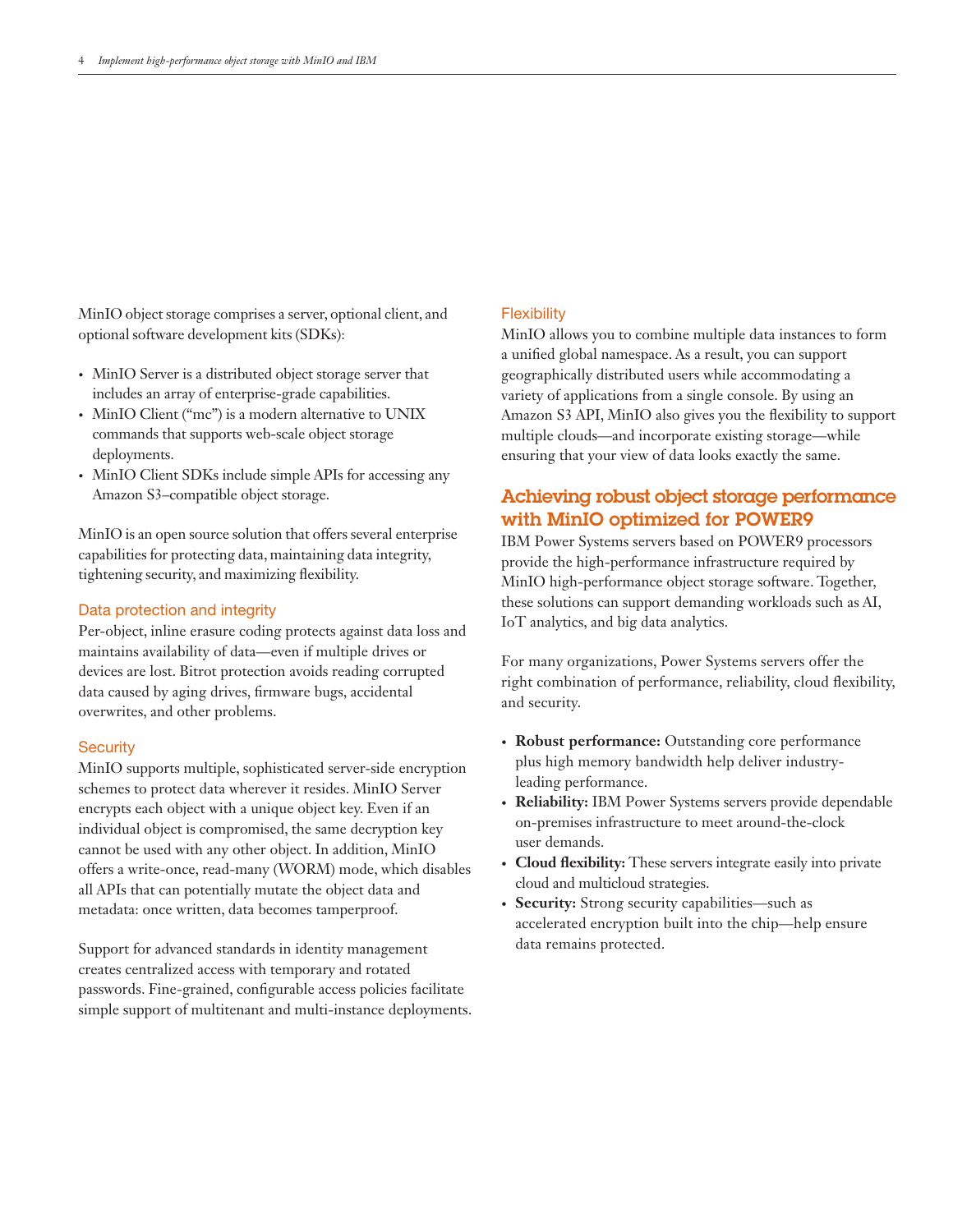To achieve the object storage performance needed for AI, IoT, and big data workloads, the POWER9-based servers take advantage of PCIe 4.0 technology. PCIe 4.0 doubles the bandwidth offered by PCIe 3.0, which remains the standard used by other CPU architectures.

In addition, these servers support nonvolatile memory express (NVMe) storage technology, through which each processor core communicates directly with storage devices using the PCIe bus. NVMe drives can deliver superior performance compared to previous-generation, flash-based storage. These drives also enable you to achieve that performance in dense environments that help control infrastructure costs.

Fast networking is critical for maximizing bandwidth across object storage clusters. By supporting multiple 100 Gb/s Ethernet networking links per server, the Power Systems servers help eliminate networking bottlenecks.

Several POWER9-based servers also feature a storage-rich design that supports processing and analysis of very large data volumes. The Power Systems LC922—which offers the highest storage capacity in the Power Systems portfolio supports up to 120 TB of capacity in a 2U form factor.

# Benchmarking IBM POWER9-based servers with MinIO

MinIO engineers conducted benchmark testing to demonstrate the extreme performance that is possible using MinIO Server with POWER9-based systems. The testing deployed four IBM Power Systems LC922 servers, equipped with POWER9 processors, along with four POWER8-based servers as clients. The POWER9 servers included NVMe-based flash drives in addition to hard-disk drives. The environment used a high-speed 100 Gb private network.

To fully capitalize on the throughput performance of POWER9 based servers, the MinIO team optimized and accelerated MinIO Server for the POWER9 architecture using the Golang (Plan 9) assembly feature.



*Figure 1:* The test environment included four IBM Power Systems LC922 POWER9 servers (right), four IBM Power Systems S822LC servers as clients, and 100 GbE networking.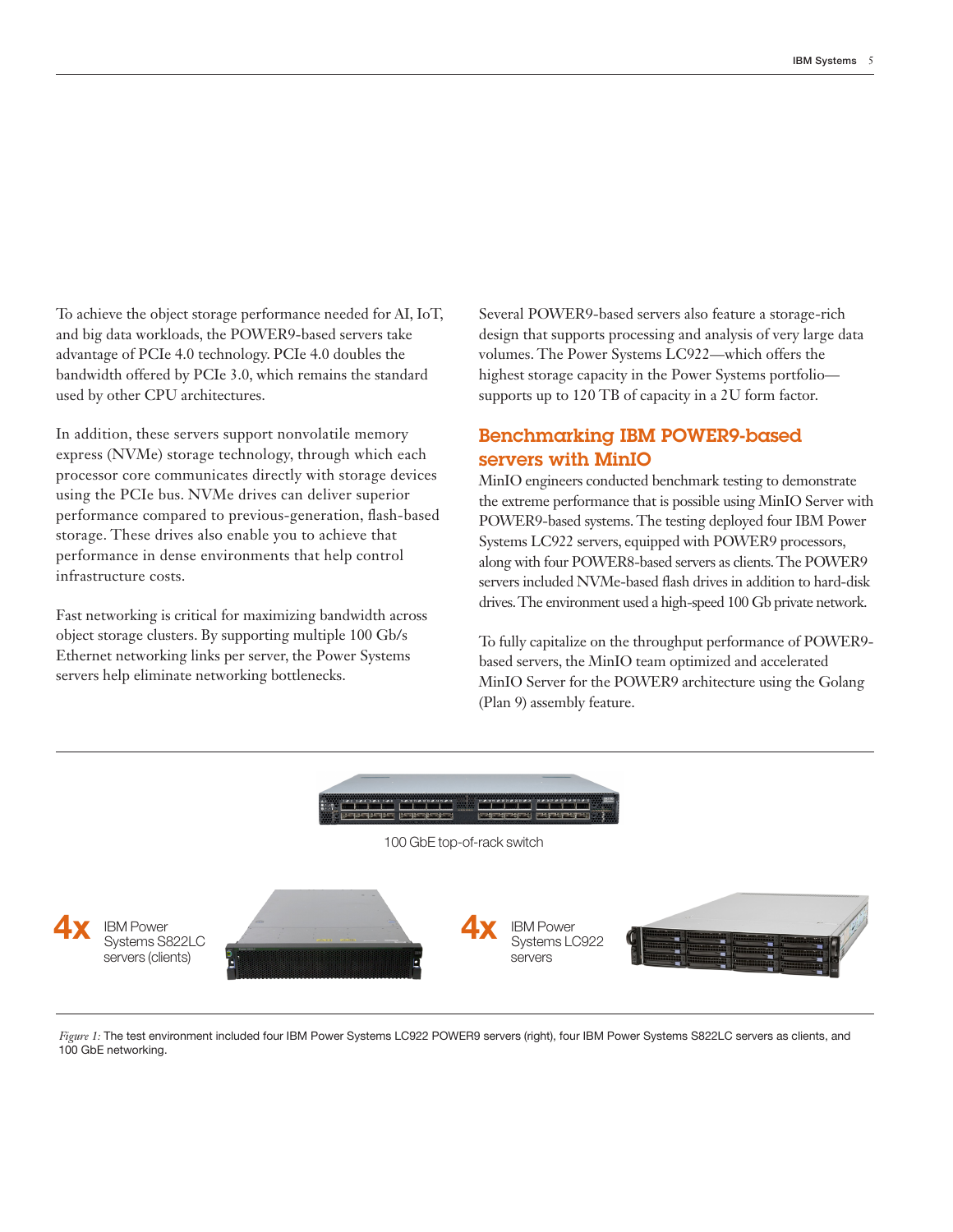The MinIO team first evaluated throughput performance for accelerated versions of two computationally intensive algorithms: erasure coding and HighwayHash (for bitrot detection).

#### Erasure coding

With MinIO, erasure coding is designed to take place inline on a per-object basis. When you store 1 GB of data, MinIO splits up that data across a large number of drives and creates the appropriate amount of parity data on separate drives. Depending on the parity configuration you choose, you can afford to lose up to half of the servers and half of the drives you will still be able to reconstruct all of your data. Running erasure coding inline—instead of offline—enables you to start protecting data the moment you store it, but it inherently demands high-performance object storage, which MinIO is able to provide.

In the benchmark testing, the optimized erasure coding algorithm running on POWER9 systems achieved throughput of 7–9 GB/s per core, which is critical for saturating the fast 100 Gb network. This level of throughput for the optimized algorithm reflects the robust performance of the POWER9 system architecture, which is particularly well suited for this type of high-throughput workload.

#### Bitrot detection

Similar to erasure coding, MinIO is designed to run bitrot detection on the fly. MinIO's implementation of the HighwayHash algorithm helps prevent the reading of corrupt data. The algorithm computes a hash on read and verifies the hash on write from the application. Any change in the hash fingerprint indicates data corruption and requires the use of parity data instead of the corrupted data.

Hashing operations require considerable CPU resources, but the POWER9-based servers can deliver the required performance. In the benchmark testing, the optimized HighwayHash algorithm running on the POWER9 servers achieved throughput of 5 GB/s per core, which can saturate the 100 Gb network.

## COSBench

The team also ran COSBench, a commonly used open source benchmarking tool, to measure the performance of object storage services. COSBench testing used four POWER9-based systems, each with four NVMe drives and connected with 100 Gb/s networking.

The team ran COSBench on the four clients with 256 threads per client (1024 total). Each test typically took about an hour, with a prepare (WRITE) stage of 20–30 minutes, a 20-minute main (READ) stage, and a final cleanup stage. The team uploaded and downloaded more than 10 TB of data to mitigate any memory caching effects that could inflate the performance numbers.

**Object-size benchmarks:** The team used the four-node cluster to benchmark MinIO object storage read and write throughput for objects of increasing size. Read performance reached 18 GB/s and stayed constant through 32 MB and 64 MB object sizes. For larger objects, the write performance achieved 50 percent of the read performance, which is a strong result.

| <b>Object Size</b> | <b>10 MB</b> | <b>20 MB</b> | <b>32 MB</b> | <b>64 MB</b> |
|--------------------|--------------|--------------|--------------|--------------|
| Read (GB/s)        | 14.9         | 18.1         | 18.7         | 18.0         |
| Write (GB/s)       |              | 5.7          | 7.3          | 10.1         |

*Figure 2:* Read performance reached 18 GB/s for objects of 20 MB or larger.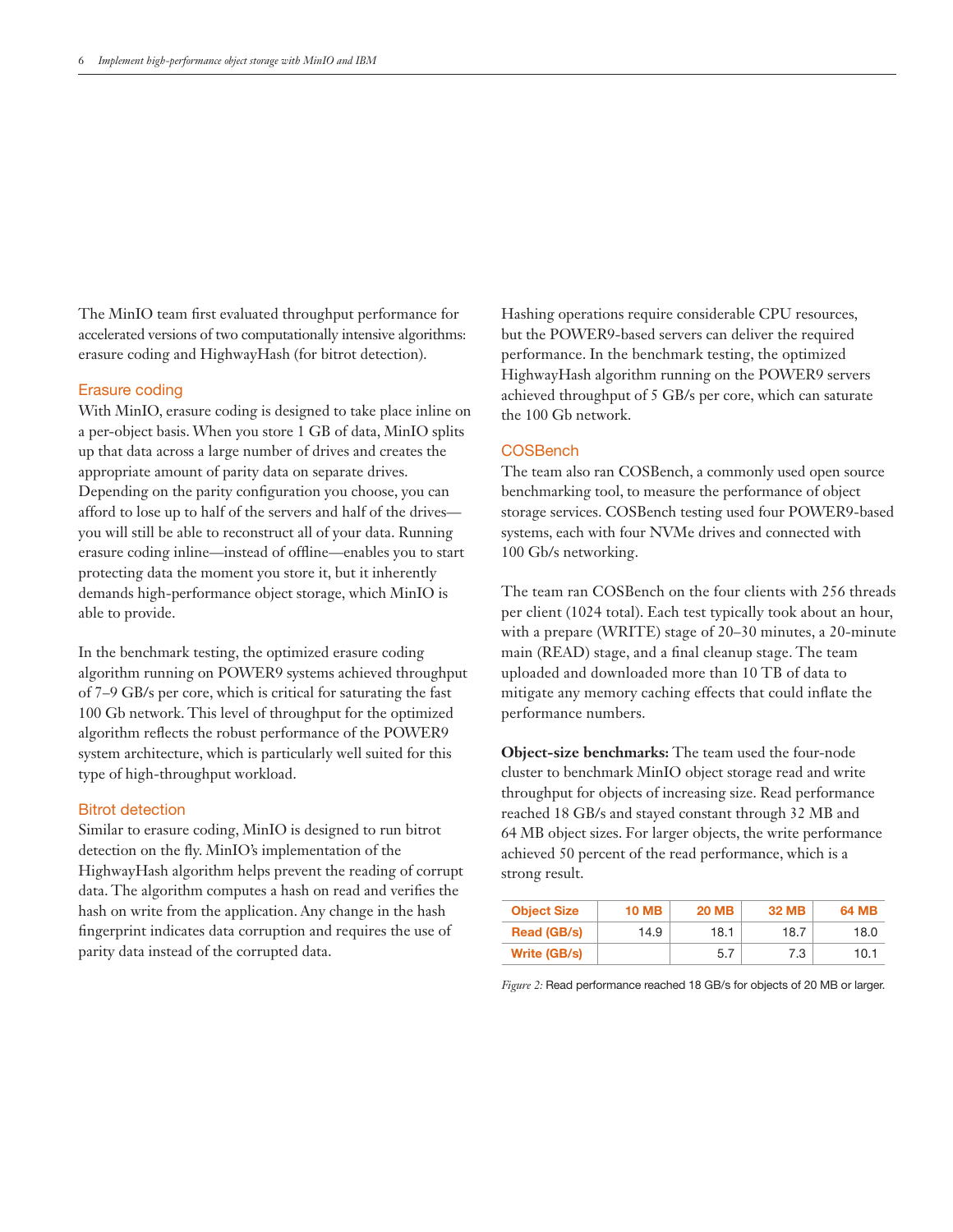**Cluster scaling benchmarks:** The team also benchmarked MinIO cluster scaling by increasing the number of nodes used in the test. The COSBench test demonstrated a maximum read performance of nearly 25 GB/s in aggregate for the four POWER9-based servers.

Expanding the cluster could also boost read performance. Because MinIO clusters can grow to any number of servers, and overall throughput increases as cluster size increases, the total read performance could be higher than 25 GB/s.

| <b>Number of Servers</b> |      |      |      |  |
|--------------------------|------|------|------|--|
| Throughput (GB/s)        | 10.5 | 19.4 | 24.1 |  |

*Figure 3:* MinIO Server performance increases as the cluster size expands.

#### Benchmarking summary

Results from the erasure coding, bitrot, and COSBench testing all show the impressive throughput performance that can be achieved with MinIO Server on POWER9-based systems. The results of the erasure coding and bitrot detection algorithm testing highlight how well this architecture handles these two specific computationally intensive processes. But the results also suggest that this architecture could deliver strong results for computationally intensive AI, IoT, and big data workloads.

The COSBench testing illustrates how this distributed object storage architecture can deliver outstanding aggregate throughput performance across a cluster, enabling clients to take full advantage of the high-performance nature of MinIO object storage. Whether your organization is running a private or multicloud environment, you can use this architecture to gain the performance you need for parallel processing of large sets of unstructured data.

## Moving forward with MinIO and IBM

Object storage provides an important alternative to file and block storage for large and growing volumes of unstructured data. By selecting high-performance object storage, your organization can extend the benefits of object storage to new use cases, including AI/machine learning, IoT, and other big data workloads. Employing MinIO in combination with IBM Power Systems servers based on POWER9 processors can deliver the performance to support those workloads and unlock greater value from data.

## Learn more

To discover more about MinIO benefits for AI, IoT, and additional big data workloads, visit: https://min.io

To learn more about the complete line of the IBM Power Systems family, visit: ibm.com/it-infrastructure/power